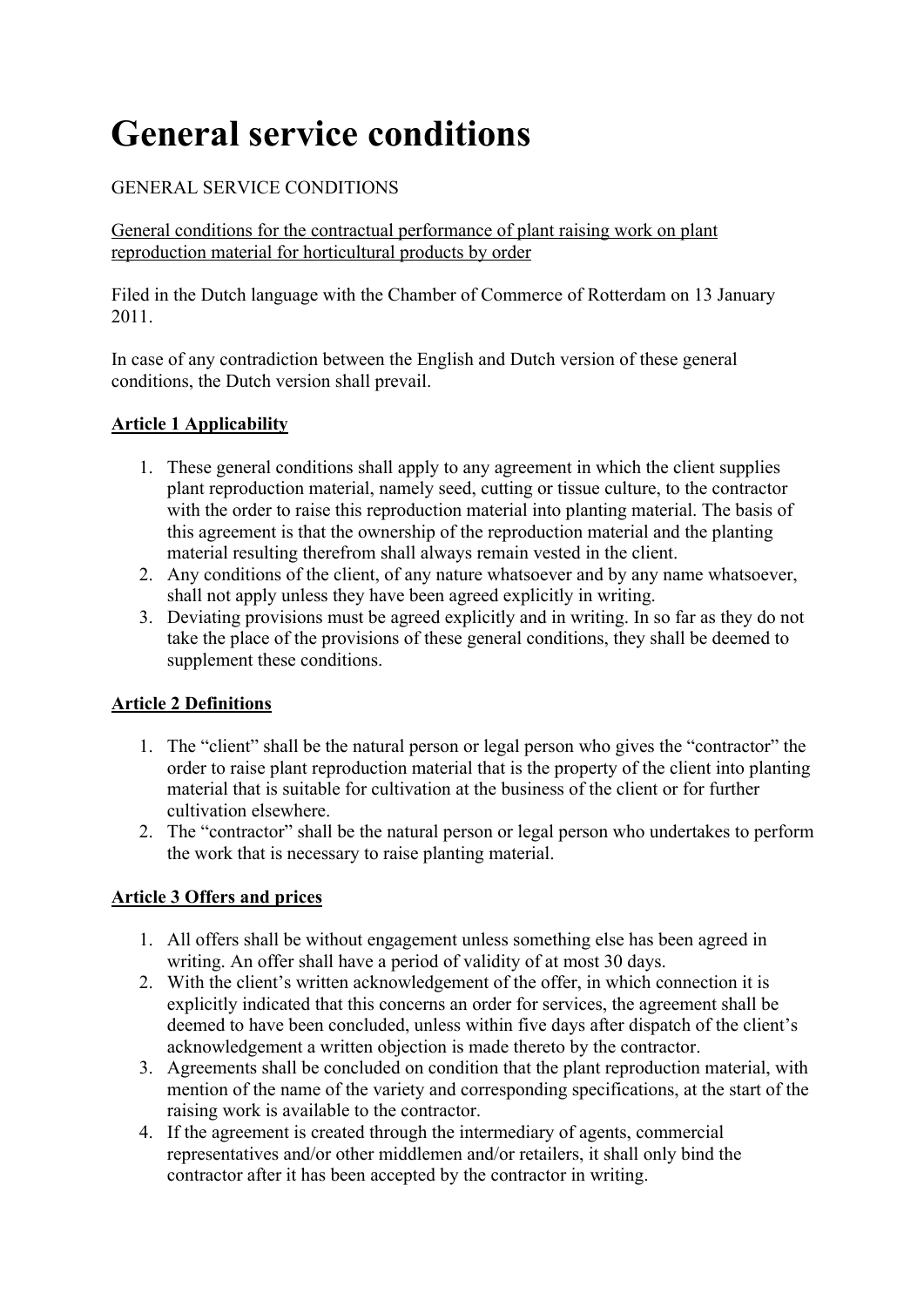- 5. The prices shall be exclusive of VAT and additional costs, including transport charges, costs of packaging, costs of quality control and/or phytosanitary examination, import duties, government and other levies under public law, and also payments under breeders' rights and possible other payments, unless something else has been agreed in writing.
- 6. In so far as nothing else has been indicated, the prices shall be in euros  $(\epsilon)$ .
- 7. In the event of cancellation of the agreement by the client before sowing or planting the client shall immediately owe 25% of the invoice value of the agreed raising work. The client shall furthermore be liable for all expenses already incurred by the contractor. In the event of cancellation of the agreement by the client after sowing or planting the client shall immediately owe 100% of the invoice value of the agreed raising work as compensation for the cancellation.
- 8. In the event that the client wants the seed or planting material back after the abovementioned cancellation, he must inform the contractor about this simultaneously with the cancellation. If the client does not collect the seed or planting material from the contractor within seven days after cancellation, the contractor shall be entitled to destroy the seed or planting material.
- 9. Both parties shall be obliged to limit any damage as much as possible.

## **Article 4 Delivery and transport**

- 1. Delivery shall be made ex works, unless something else has been agreed.
- 2. After consultation with the client the contractor shall determine the date of delivery. Stated times of delivery shall not be considered deadlines. If a date of delivery has been agreed, the contractor shall aim at adhering to this date for delivery as much as possible. If the contractor cannot deliver on the agreed date or within the agreed period, he shall inform the client on the subject in the timeliest manner possible. Parties will determine a new date of delivery in consultation. This new date of delivery will be the agreed date of delivery as mentioned in article 10 paragraph 5.
- 3. If the client takes the ordered products before the agreed date or period as provided in paragraph 2 the risk following from this shall be entirely for the client.
- 4. If the client takes or wants to take the ordered products after the agreed date of delivery, the risk of a possible loss of quality occurring owing to longer storage shall be entirely for the client. At the same time the costs made by the contractor for the longer raising period shall be charged to the client.

#### **Article 5. Packaging/packing/carts/pallets**

- 1. One-way packaging shall be charged at cost price and shall not be taken back.
- 2. All packing and packaging, with the exception of one-way packing, shall remain the contractor's property.
- 3. The contractor shall be entitled to charge the client an agreed user fee for reusable packaging and other durable material, which fee shall be stated separately on the invoice.
- 4. Within 30 days after delivery or immediately after planting the client shall be obliged to return to the vendor packaging and packing at his own expense and in good condition and under the proper hygienic conditions. If it has been agreed that the contractor will collect the packaging and packing himself, the client must see to it, in connection with the date announced by the contractor, that packaging and packing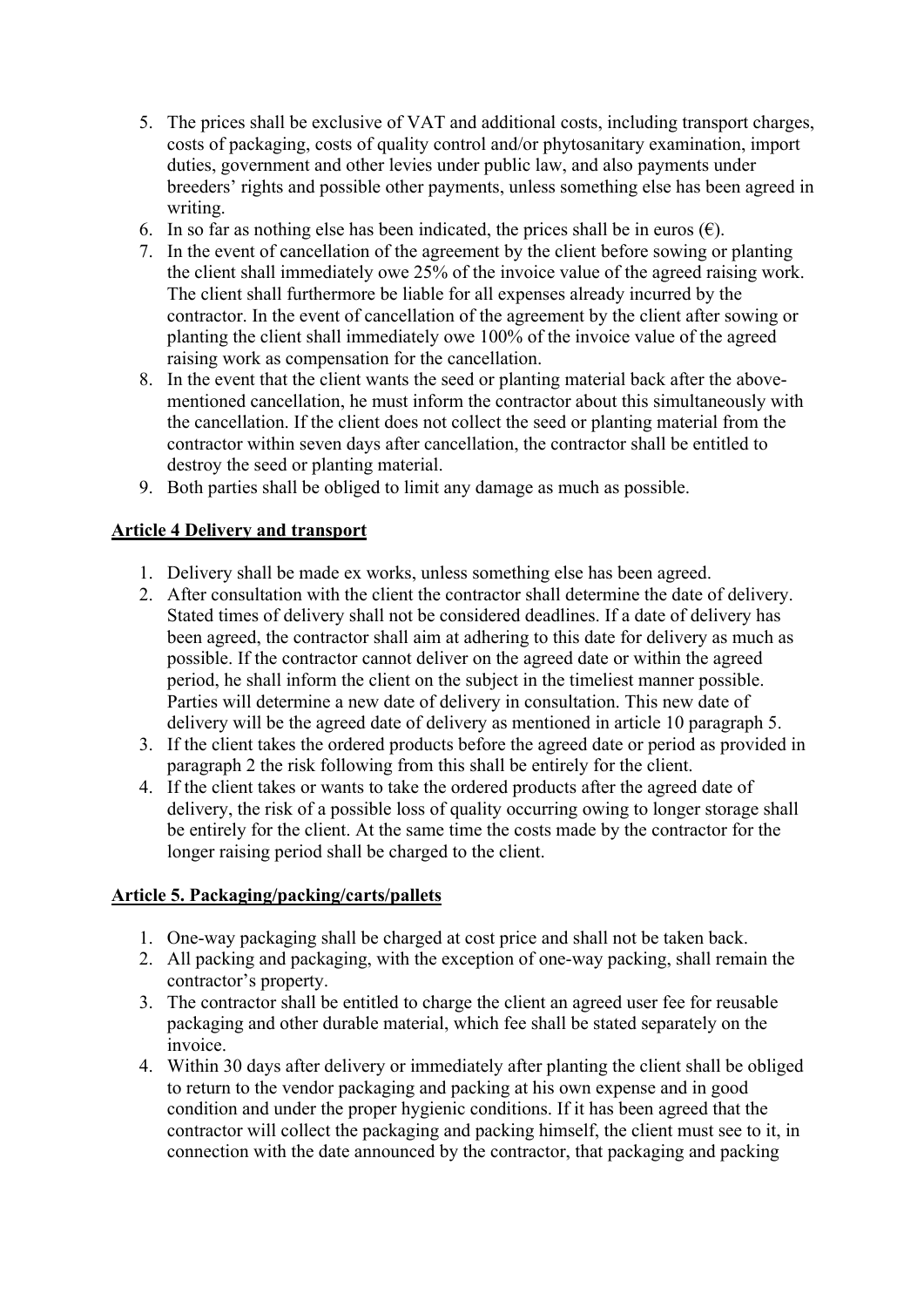remain in a good state and under the proper hygienic conditions and store them in such a way that the contractor can collect them in a normal manner.

- 5. The client may not continue to use or allow third parties to use the packaging and packing.
- 6. Carts, rolling containers and reusable pallets must be returned immediately unless something else has been agreed. It shall be forbidden to keep them for one's own use or to allow them to be used by third parties.
- 7. In the event of damage or loss of reusable packages, carts, rolling containers, pallets, etc. the client shall be obliged to pay the contractor the repair or replacement costs and also any extra rent as a result of late return.

#### **Article 6 Payment**

- 1. Payment must be made in different instalments, which shall be charged as the service proceeds. Per instalment the contractor shall charge the necessary material and auxiliary materials, which shall become the client's property after payment. Packaging and packing shall not be included in this.
- 2. All payments are to be made within seven days after the invoice date. Payment of the last instalment must be made prior to the delivery of the planting material.
- 3. The client shall not be empowered to deduct any amount of a counterclaim asserted by him from the price to be paid by him.
- 4. The client shall not be empowered to suspend the fulfilment of his obligation of payment in the event of a complaint submitted by him to the contractor about the products delivered.
- 5. All the payments shall be made at the office of the contractor or by deposit or transfer into a bank account to be designated by the contractor.
- 6. Payment must be made in euros  $(\epsilon)$  unless something else is stated on the invoice. In the last-mentioned case the contractor shall be entitled to charge exchange differences to the client.
- 7. If the client does not fulfil his obligations of payment in time, he shall be deemed to be in default by operation of the law. The contractor reserves the right to claim the ownership of the planting material at that time. The contractor shall not be liable for any damage on the part of the client as a result of failure to deliver the planting material.
- 8. Moreover the contractor shall be entitled to charge an interest of 1% a month from the day that the client has failed to fulfil the obligation of payment mentioned in paragraph 2, in which connection part of a month shall be counted as a whole month. In the event of the client's default the contractor shall also be entitled to charge the exchange loss suffered as a result of that.
- 9. If the client is in default or if he fails in any other way in fulfilling any of his obligations, all reasonable costs to obtain satisfaction both judicially and extrajudicially shall be for his account.
- 10. The contractor reserves the right not or no longer to perform orders or agreements if in any way the client has not fulfilled his obligations to the contractor or there is a threat of non-fulfilment. The contractor shall inform the client of this immediately. The contractor shall not be liable for any damage on the part of the client as a result of non-performance of orders.

#### **Article 7 Force majeure**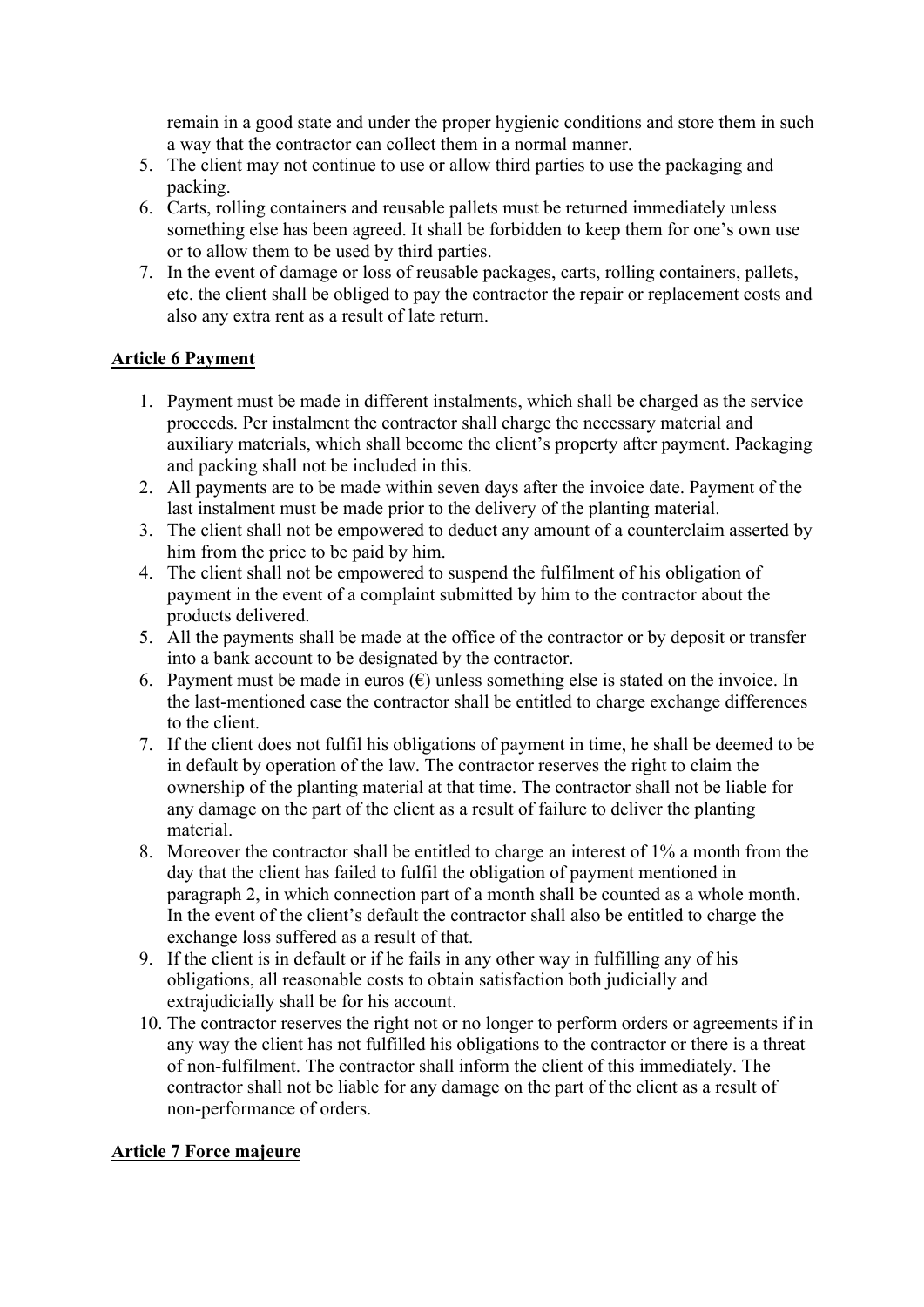- 1. Force majeure shall be: any circumstance beyond the contractor's immediate control, as a result of which performance of the agreement cannot reasonably be expected. In this connection consideration may be given to strikes, fire, extreme weather conditions or government measures and diseases and pests on the one hand and defects in the materials supplied to the contractor on the other hand.
- 2. If the delivery cannot be made by the contractor as a result of force majeure, the contractor must inform the client in writing as soon as possible about the circumstances.
- 3. In the event of force majeure the parties shall consult about a change of the agreement or about the whole or partial dissolution of the agreement.
- 4. If the parties cannot agree on amendment or dissolution within 10 days after the written statement of the said circumstances, each of the parties may apply to the court.

#### **Article 8 Unforeseen circumstances**

- 1. In the event of unforeseen circumstances on the part of one of the parties that are so serious that, having regard to the demands of reason and fairness, the other party may not expect that the concluded agreement will remain intact without change, the parties shall consult about a change of the agreement or about the whole or partial dissolution of the agreement.
- 2. If within 10 days after written communication of the relevant circumstances the parties cannot agree on an amendment or dissolution, each of the parties may apply to the court.

#### **Article 9 Guarantees and complaints**

- 1. The contractor guarantees that the products that must be supplied on the basis of the order comply with the demands imposed in the applicable rules of Dutch inspection agencies that are in force at the time of conclusion of the agreement.
- 2. The contractor shall not guarantee the quantity, the quality and the properties of the planting material that is cultivated from the plant reproduction material supplied. Furthermore the contractor cannot guarantee the absence of defects, explicitly including diseases that are the result of the plant reproduction material supplied.
- 3. The contractor shall not guarantee the growing and flowering of the products supplied.
- 4. Complaints in connection with visible defects must be made known to the contractor at the latest within two days after delivery and be communicated to the contractor in writing within eight days.
- 5. Complaints in connection with non-visible defects must be made known to the contractor immediately (and at any rate within two days) after they have been discovered and be communicated to the contractor in writing within eight days.
- 6. Moreover complaints must always be communicated to the contractor at such a time that the contractor can check the planting material. In order to be able to carry out the check the contractor must moreover receive immediate permission from the client to enter the latter's business.
- 7. A complaint must at any rate contain:
- 8. An extensive and accurate description of the defect;
- 9. The storage space of the planting material to which the complaint relates;
- 10. A statement of facts on the strength of which it may be determined that the products supplied by the contractor and criticized or rejected by the client are the same.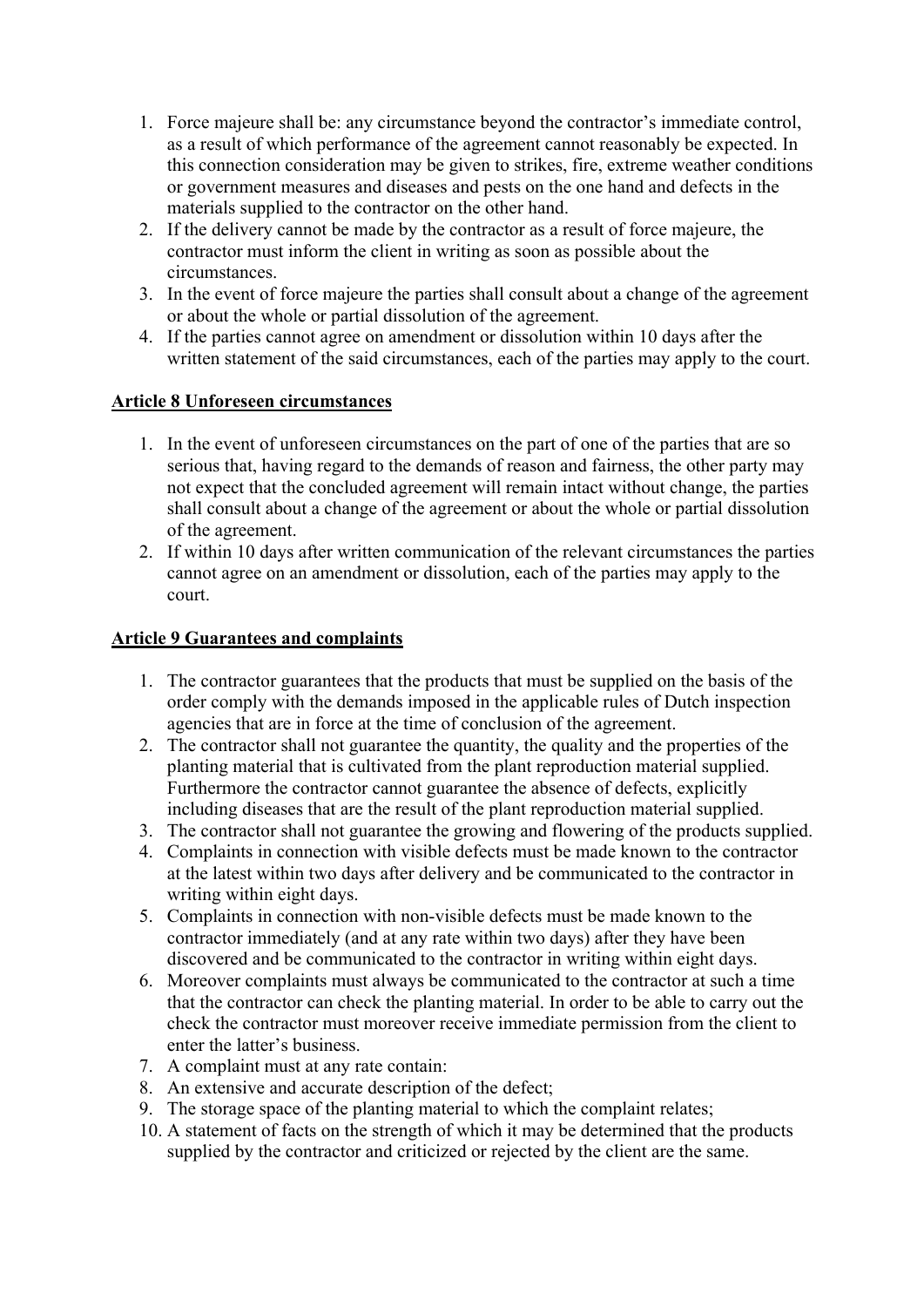- 11. Complaints in connection with part of the goods supplied cannot be a reason for the client's rejection of the whole delivery.
- 12. The client shall have the obligation to (have others) check the delivered quantity of the delivered parcel at the time when it is taken receipt of, and report any noted deviation in quantity in conformity with paragraph 4 to the contractor.
- 13. The issuing of a complaint shall not suspend the obligation of payment of the client, irrespective of any soundness of a complaint.

## **Article 10 Liability**

- 1. The contractor shall not be liable for any damage, except for the circumstances mentioned in this article. In such circumstances the liability of the contractor shall not exceed the invoice value of the agreed plant raising work. In no circumstance shall the contractor be liable for any form of consequential damage, loss of turnover or loss of profit.
- 2. The contractor shall not be liable for damage caused by force majeure as referred to in article 7 paragraph 1.
- 3. The contractor shall not be liable for any damage that is the result of the quality and health of the plant reproduction material that has been made available by the client.
- 4. The client shall indemnify the contractor for any damage that may arise on the part of the contractor or third parties as a result of diseases or other defects in the plant reproduction material that he has made available to the contractor.
- 5. All liability in connection with untimely delivery by the contractor is hereby excluded, unless the agreed date of delivery is delayed by more than seven days. In the event of a delay in the date of delivery by more than seven days the contractor must be held in default in writing, on which occasion the client will have to give the contractor a reasonable period to fulfill his obligations.
- 6. In case of a complaint which is submitted in conformity with article 9, the contractor shall only be liable if the complaint submitted turns out to be justified and it is also a question of culpability or willful negligence on the part of the contractor. In case of a damage claim, the percentage of deviating, sick or weak plants shall be determined by the contractor and client jointly or by an independent third party. This percentage shall be decisive for the contractor's maximum liability. The client shall be obliged to see to it that the damage as a result of deviating, sick or weak plants is limited as much as possible.
- 7. Compensation may not be set off by the client and shall not create any right not to pay the invoice amount or not in time.

#### **Article 11 Protection of original varieties under breeders' rights or contract**

- 2. Plant reproduction material and/or planting material of varieties that are protected by a breeders' right applied for or granted in the Netherlands and/or any other country or by means of a contractual perpetual clause may not
	- 1. be used for the production or further multiplication of the variety;
	- 2. be treated for the multiplication
	- 3. be brought on to the market
	- 4. be traded any further,
	- 5. be exported,
	- 6. be imported
	- 7. or be kept in stock for any of these acts.